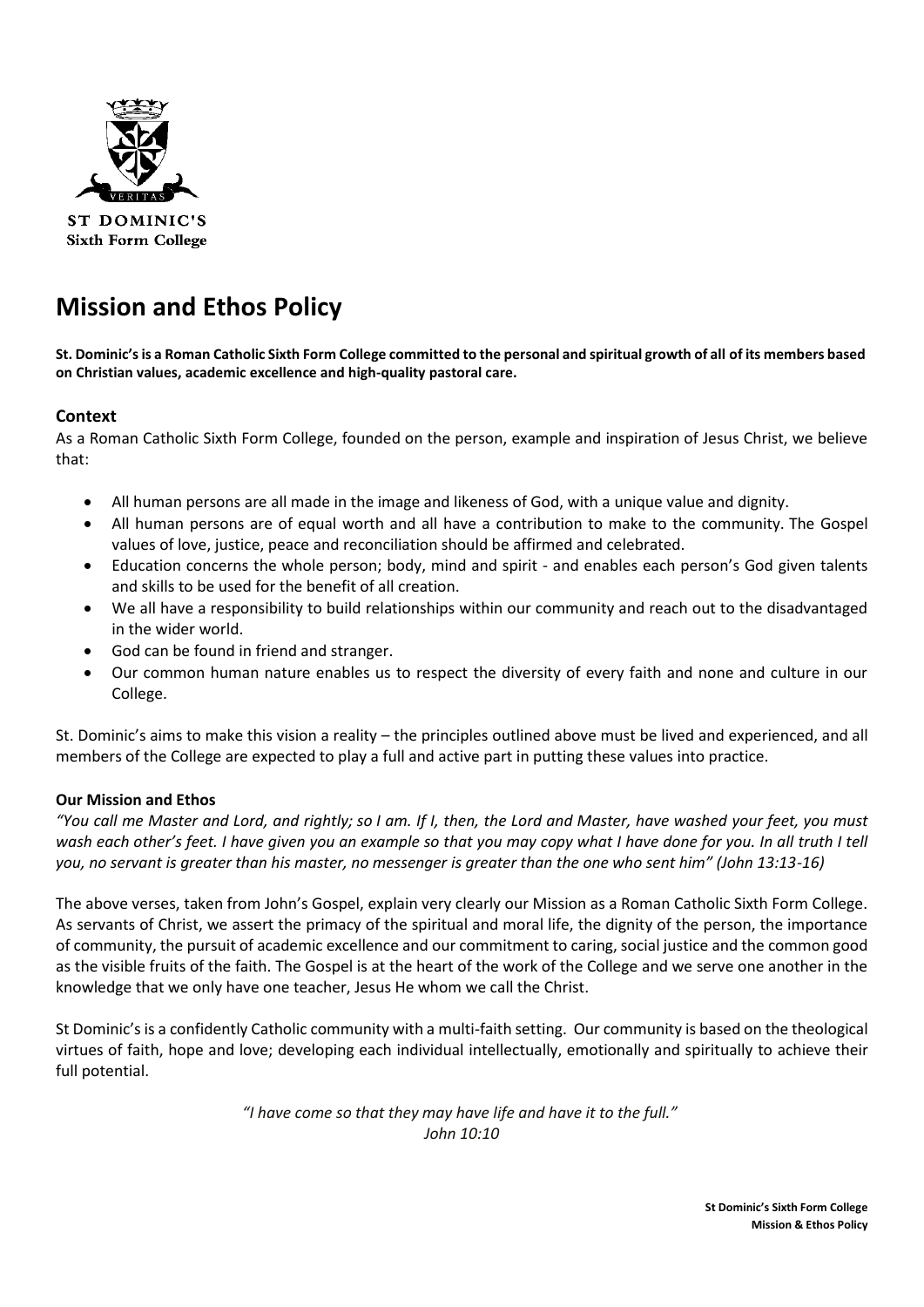#### **To achieve this, we will:**

- Engender an inclusive, welcoming, supportive community where everyone is valued.
- Prepare students to lead fulfilling and purposeful lives as responsible and responsive global citizens who uphold both Gospel and British values and contribute to the Common Good.
- Provide an exceptional, relevant education which encourages the development of the whole person, inspired by the Dominican tradition.
- Promote a caring environment, rooted in the virtues of service, kindness, humility, gratitude and respect.
- Work together for the benefit of each person as well as the wider community.
- Recognise, celebrate and treasure, without exception, the unique gifts and dignity of each person, ensuring equality and fairness for all, as found in the teaching and example of Our Lord Jesus Christ.

#### **Key Components of the College**

#### **The Chaplaincy Team**

The Chaplaincy Team is a central part of the College community and our Chaplain organises a weekly Mass in partnership with a designated Core RE group. Every morning, staff and students are invited to participate in Morning Prayer through the daily prayer email. Throughout the year, there are a variety of events, retreats, pilgrimages and worship opportunities to help students and staff to explore their faith. In addition, the Chaplaincy Team is there to offer support to students and staff should they require it.

#### **Core Religious Education**

The College provides a Core RE programme for all students. 'To Live is to Change'. These famous words of Cardinal Newman's encapsulate the aims and objectives of the College's RE programme, which seeks to develop students' spiritual and moral dimensions within the context of respecting the faith traditions of all members of the College community.

#### **Eucharistic Ministers**

Students and staff have the opportunity to become Ministers of the Eucharist. During their first year, those who wish to offer themselves for this ministry will be prepared by the Chaplaincy Team and commissioned during a ceremony at the College. They have the option to minister at the weekly Friday Mass and other times throughout the year.

#### **Assemblies**

Assemblies are held regularly for each year group. This is an opportunity for promoting serious thought which encourages a deepening of personal prayer and reflection in our lives.

#### **Volunteering**

At St. Dominic's we provide extensive opportunities for students to carry out volunteer work in the local community. We have links with local primary schools, care homes, charities and hospitals. We subscribe to the Jack Petchey Programme and students receive certificates by way of acknowledgement for services to the community.

#### **Charitable Works**

In Catholic education, we are challenged by Christ to see his presence in our neighbour, especially the neighbour who suffers or who lacks what is essential to human flourishing. That is why the poor and the disadvantaged – in financial, social, academic or spiritual terms - must be our primary concern, so that they can live their lives to the full. Hence, the College promotes the notion of active involvement in giving as a way of enlivening College life and as a way of raising awareness of the needs of our neighbours. These activities are essentially initiated by students, but they will find support and encouragement from the staff, parents and Governors. Students organise a number of fundraising activities throughout the year.